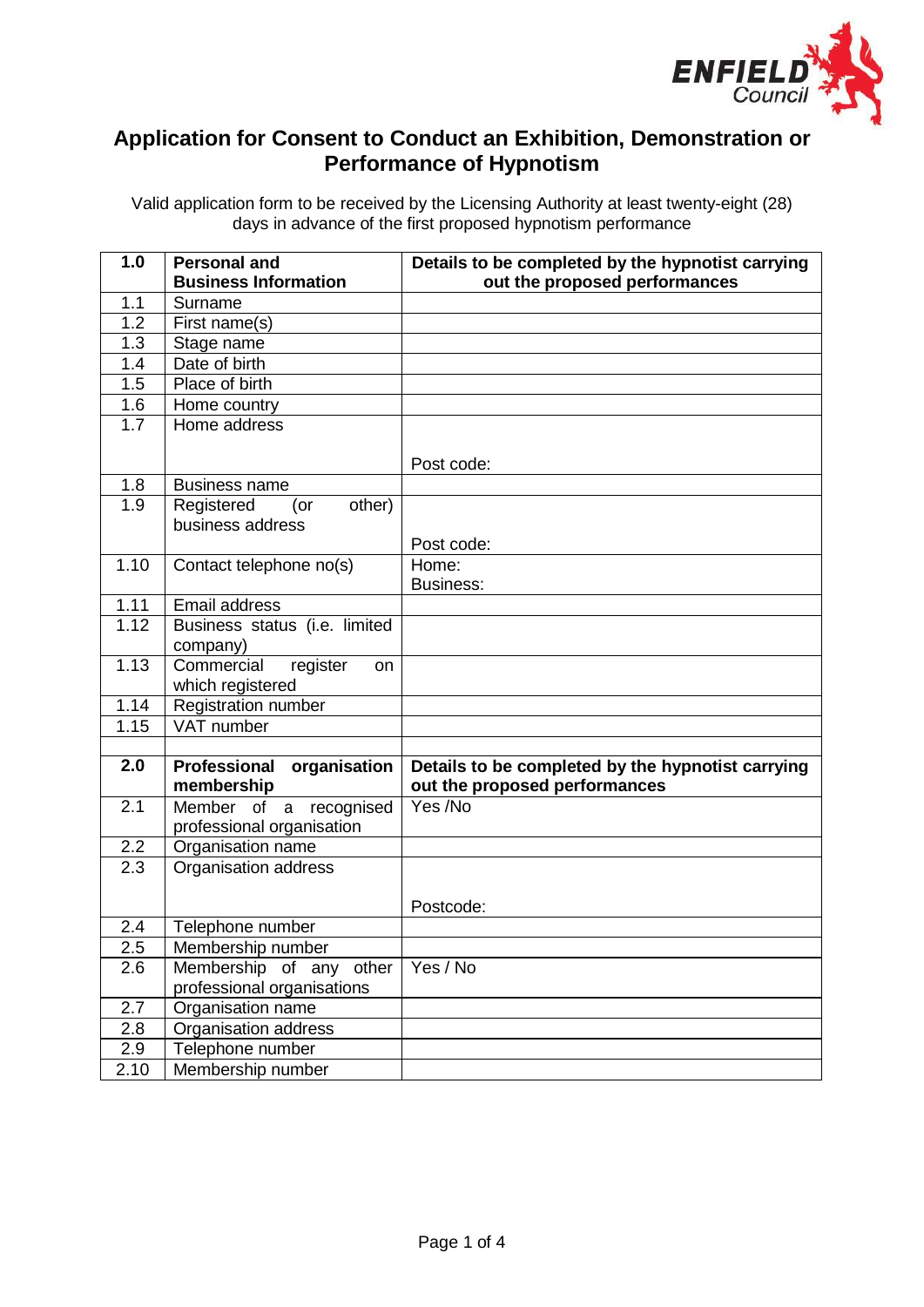| 3.0              | <b>Public liability insurance</b>                 | Details to be completed by the hypnotist carrying<br>out the proposed performances                                                 |
|------------------|---------------------------------------------------|------------------------------------------------------------------------------------------------------------------------------------|
| 3.1              | Public liability insurance                        | Yes / No                                                                                                                           |
| 3.2              | Insurance company name                            |                                                                                                                                    |
| 3.3              | Insurance company address                         |                                                                                                                                    |
|                  |                                                   | Postcode                                                                                                                           |
| 3.4              | Telephone number                                  |                                                                                                                                    |
| $\overline{3.5}$ | Policy number                                     |                                                                                                                                    |
| 3.6              | Period of cover                                   |                                                                                                                                    |
| 3.7              | Extent of cover                                   |                                                                                                                                    |
|                  |                                                   |                                                                                                                                    |
| 4.0              | <b>Proposed</b><br>venue<br>for<br>performance(s) | Separate licence applications and fees are<br>required for each proposed performance venue<br>within the London Borough of Enfield |
| 4.1              | Venue name                                        |                                                                                                                                    |
| 4.2              | Venue address                                     |                                                                                                                                    |
|                  |                                                   |                                                                                                                                    |
|                  |                                                   | Postcode                                                                                                                           |
| 4.3              | Telephone number                                  |                                                                                                                                    |
| 4.4              | Venue manager's name                              |                                                                                                                                    |
| 4.5              | Premises<br>licence<br>club<br>$\sqrt{2}$         |                                                                                                                                    |
|                  | premises certificate number                       |                                                                                                                                    |
| 5.0              | <b>Planned performance(s)</b>                     | Separate licence applications and fees are<br>required for each series of performances at a<br>proposed venue                      |
| 5.1              | Performance date(s)                               |                                                                                                                                    |
| $\overline{5.2}$ | Performance times                                 |                                                                                                                                    |
| 5.3              | Detailed<br>of<br>description<br>performance(s)   | Attach separate sheet as necessary                                                                                                 |
| 5.4              | Maximum number of people                          |                                                                                                                                    |
|                  | admitted to performance(s)                        |                                                                                                                                    |
|                  |                                                   |                                                                                                                                    |
| 6.0              | Last three performances<br>given by the hypnotist | Details to be completed by the hypnotist carrying<br>out the proposed performances                                                 |
| 6.1              | Previous venue name                               |                                                                                                                                    |
| 6.2              | Venue address                                     |                                                                                                                                    |
|                  |                                                   |                                                                                                                                    |
|                  |                                                   | Postcode:                                                                                                                          |
| 6.3<br>6.4       | Telephone number<br>Venue manager's name          |                                                                                                                                    |
| 6.5              | authority<br>Local<br>granting                    |                                                                                                                                    |
|                  | permission                                        |                                                                                                                                    |
| 6.6              | Performance date                                  |                                                                                                                                    |
| 6.7              | Detailed<br>of<br>description<br>performance(s)   | Attach separate sheet as necessary                                                                                                 |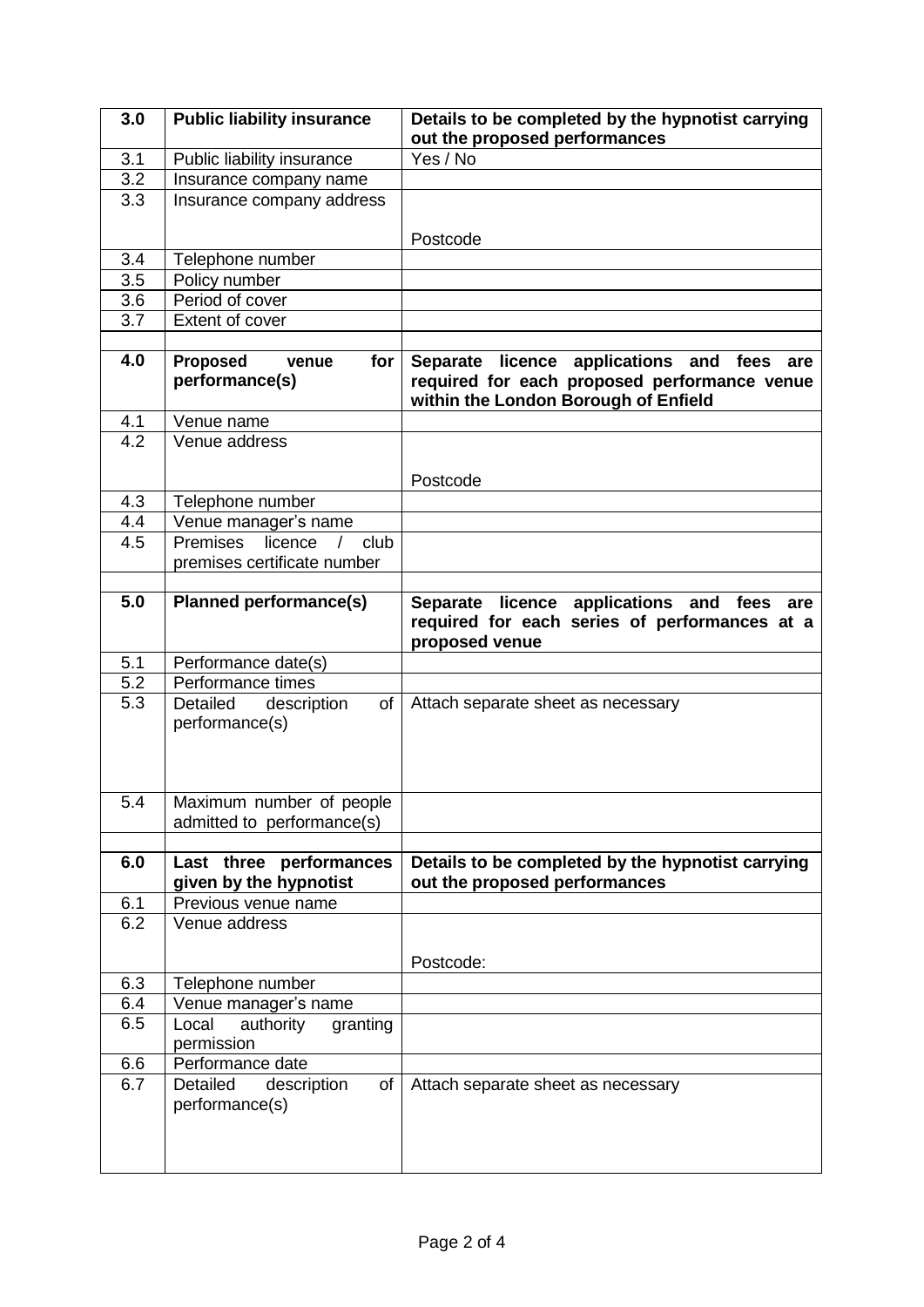| 6.8               | Other performances                                        | Yes / No                                              |
|-------------------|-----------------------------------------------------------|-------------------------------------------------------|
|                   |                                                           |                                                       |
| 6.9               | Previous venue name                                       |                                                       |
| 6.10              | Venue address                                             |                                                       |
|                   |                                                           |                                                       |
|                   |                                                           | Postcode:                                             |
| 6.11              | Telephone number                                          |                                                       |
| 6.12              | Venue manager's name                                      |                                                       |
| 6.13              | Local <sup>-</sup><br>authority<br>granting<br>permission |                                                       |
| 6.14              | Performance date                                          |                                                       |
| 6.15              | Detailed<br>of<br>description<br>performance(s)           | Attach separate sheet as necessary                    |
| 6.16              |                                                           |                                                       |
| 6.17              | Previous venue name<br>Venue address                      |                                                       |
|                   |                                                           |                                                       |
|                   |                                                           | Postcode:                                             |
| 6.18              | Telephone number                                          |                                                       |
| 6.19              | Venue manager's name                                      |                                                       |
| 6.20              | Local<br>authority<br>granting                            |                                                       |
|                   | permission                                                |                                                       |
| $\overline{6.21}$ | Performance date                                          |                                                       |
| 6.22              | Detailed<br>description<br>of I<br>performance(s)         | Attach separate sheet as necessary                    |
| 7.0               | <b>Previous</b><br>refusals<br>and                        | Details to be completed by the hypnotist carrying     |
|                   | convictions                                               | out the proposed performances                         |
| 7.1               | Have you ever been refused                                | Yes / No If Yes, please state:                        |
|                   | or had consent for hypnotism                              |                                                       |
|                   | withdrawn by any licensing                                | Licensing authority name(s):                          |
|                   | authority?                                                |                                                       |
| 7.2               | Have you ever been barred                                 | Date(s) of refusal:<br>Yes / No If Yes, please state: |
|                   | Federation<br>from<br>the<br>οf                           |                                                       |
|                   | Ethical Stage Hypnotists or                               | Organisation name(s):                                 |
|                   | European Guild<br>of<br>the                               |                                                       |
|                   | Professional<br>Stage                                     | Date(s) barred:                                       |
|                   | Hypnotists or any similar                                 |                                                       |
|                   | body?                                                     |                                                       |
| 7.3               | Have<br>ever<br>been<br>you                               | Yes / No If Yes, please state:                        |
|                   | convicted of an<br>offence<br>under the Hypnotism Act     | Offence(s):                                           |
|                   | 1952?                                                     |                                                       |
|                   |                                                           | Offence date(s):                                      |
|                   |                                                           | Attach separate sheet as necessary                    |